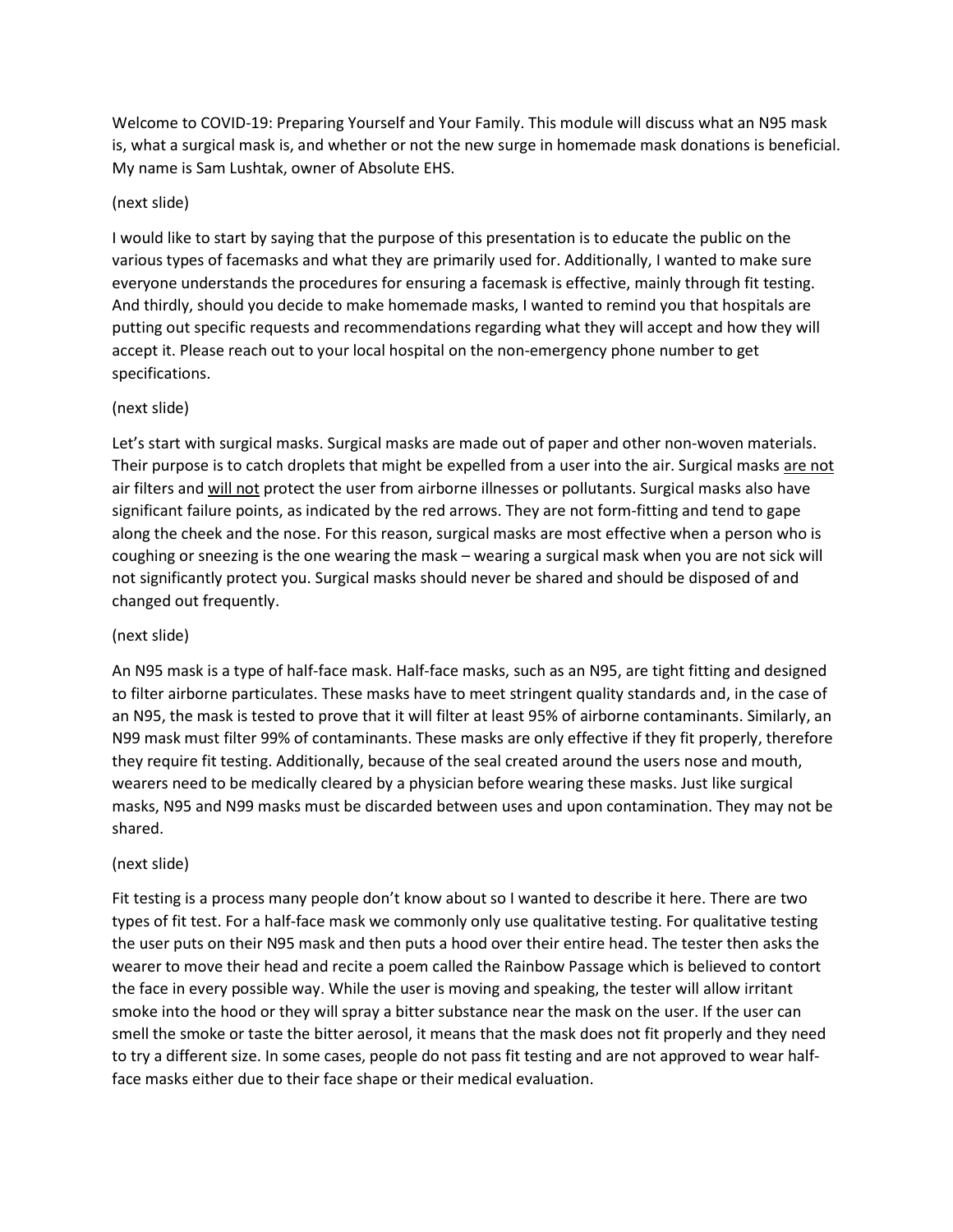Furthermore, fit testing needs to be redone annually or when a person's face changes due to surgery, injury, or weight change – whichever happens first.

For medical clearance, doctors are looking to make sure that the lungs are in good condition, oxygen saturation is acceptable, and that there are no balance or motor function issues. A filtering mask causes heat retention and can add stress on the lungs, these are major concerns when wearing masks.

### (next slide)

For these reasons, surgical masks should be worn by people who are sick and need to interact with others. Please note that surgical masks should not be worn all day nor should they be slept in. If quarantined in a private room, a mask does not need to be worn. Save the surgical masks for when you need to go in public to get food or see a doctor.

N95 masks should only be worn by professionals. They are at the highest risk of being exposed by a COVID-19 carrier who is not wearing a mask. They have also been trained, fit tested, and medically cleared to wear these items.

Ultimately, everyone needs to stay home. If you must go out, protect yourself by trying not to touch common items. Wearing a bandana or scarf over your nose and mouth will be as effective for a layman at keeping sputum off of common surfaces and it will also prevent you from accidentally touching your mouth or nose.

If you have spare masks of any type, please contact your local hospital, ambulance, or urgent care and donate them.

### (next slide)

All that being said, remember that a homemade mask is NOT a surgical mask and it is not an N95 mask. Homemade masks are not going to be made out of the correct materials and they cannot be tested for filtering properties either. Similarly to a bandana, a homemade mask will help prevent the user from accidentally touching their own mouth or nose and that does have it's benefits. Please remember though that without knowing what is being created, a very heavy fabric, for example, could cause over heating or pulmonary issues – particularly with high-risk individuals.

### (next slide)

For front-line professionals, a homemade mask may be their only option. If this is the case, use it and change it out as frequently as possible. Understand that this is not a surgical mask and it's certainly not an N95 mask and every time the masks are disinfected, they will degrade further and further. Some professionals are wearing homemade masks over their N95 masks in an effort to extend the life of the N95 filter. While the idea behind this makes some sense, the homemade masks are still permeable and N95 masks are still supposed to be changed out upon contamination. Additionally, the extra fabric may increase the heat load on your face and the pulmonary effort required to breathe normally.

For those of you who want to make homemade masks for hospitals, call the non-emergent line and see if they are asking for specific fabrics, weaves, or numbers of layers.

(next slide)